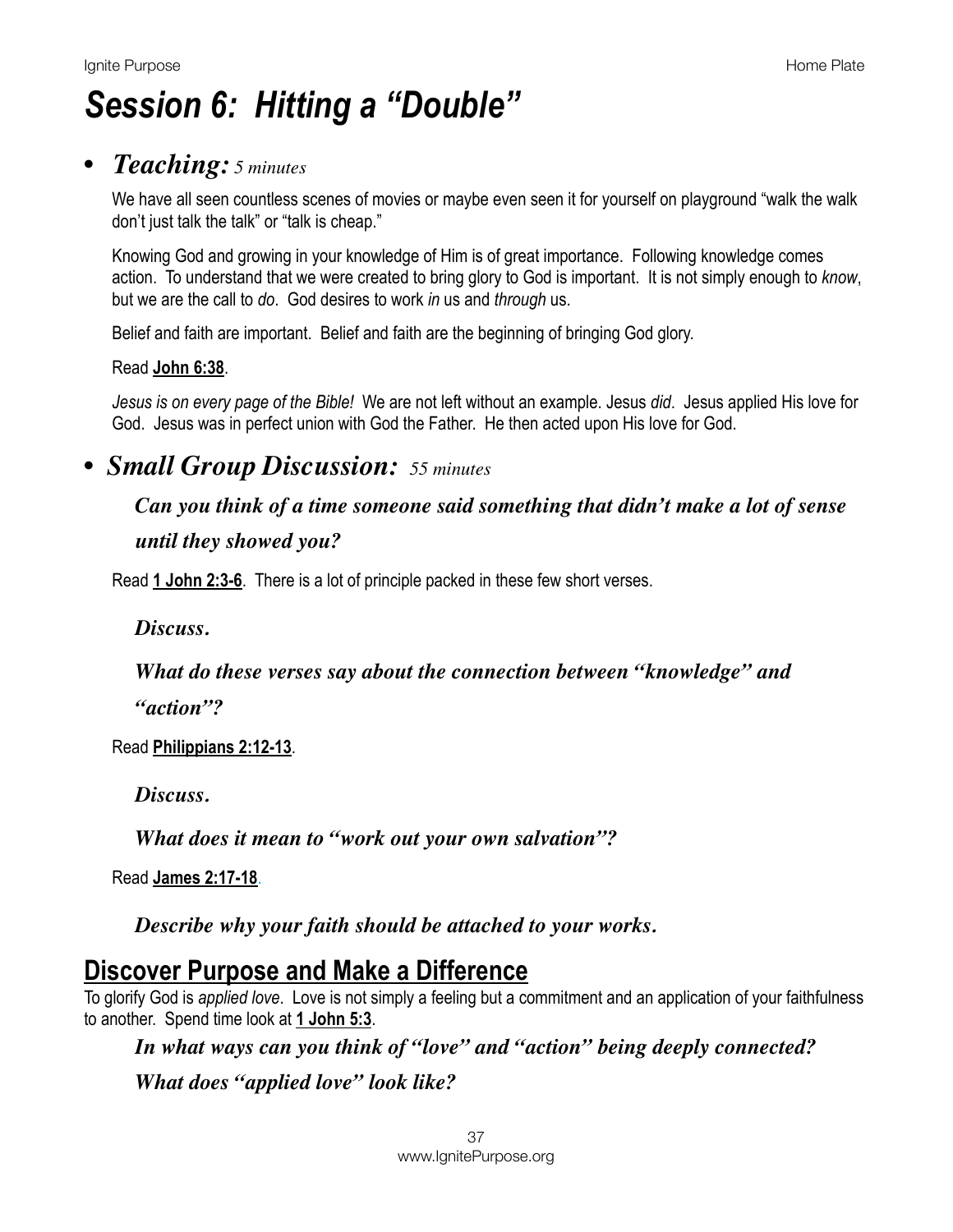### **Session 6 Weekly Devotional: Day 1** Read 1 John 2

Think about how YOU are loving like Jesus.

F= Focus in your journal by writing the date and the Scripture you're studying. After you've read the passage a few times, focus on a verse or two that stands out to you and then write out those verses in your journal.

I = Investigate the context around today's Scripture reading. To whom was this written? Why? How does this passage fit with what comes before and after it? What is the Holy Spirit communicating through this text? Feel free to use Bible study tools for commentary: Bible Study Tools, or Easy English Bible.

 $R$  = Respond to the text to make it applicable for your own life. What is God saying to you personally through this passage? How can you apply what you've read?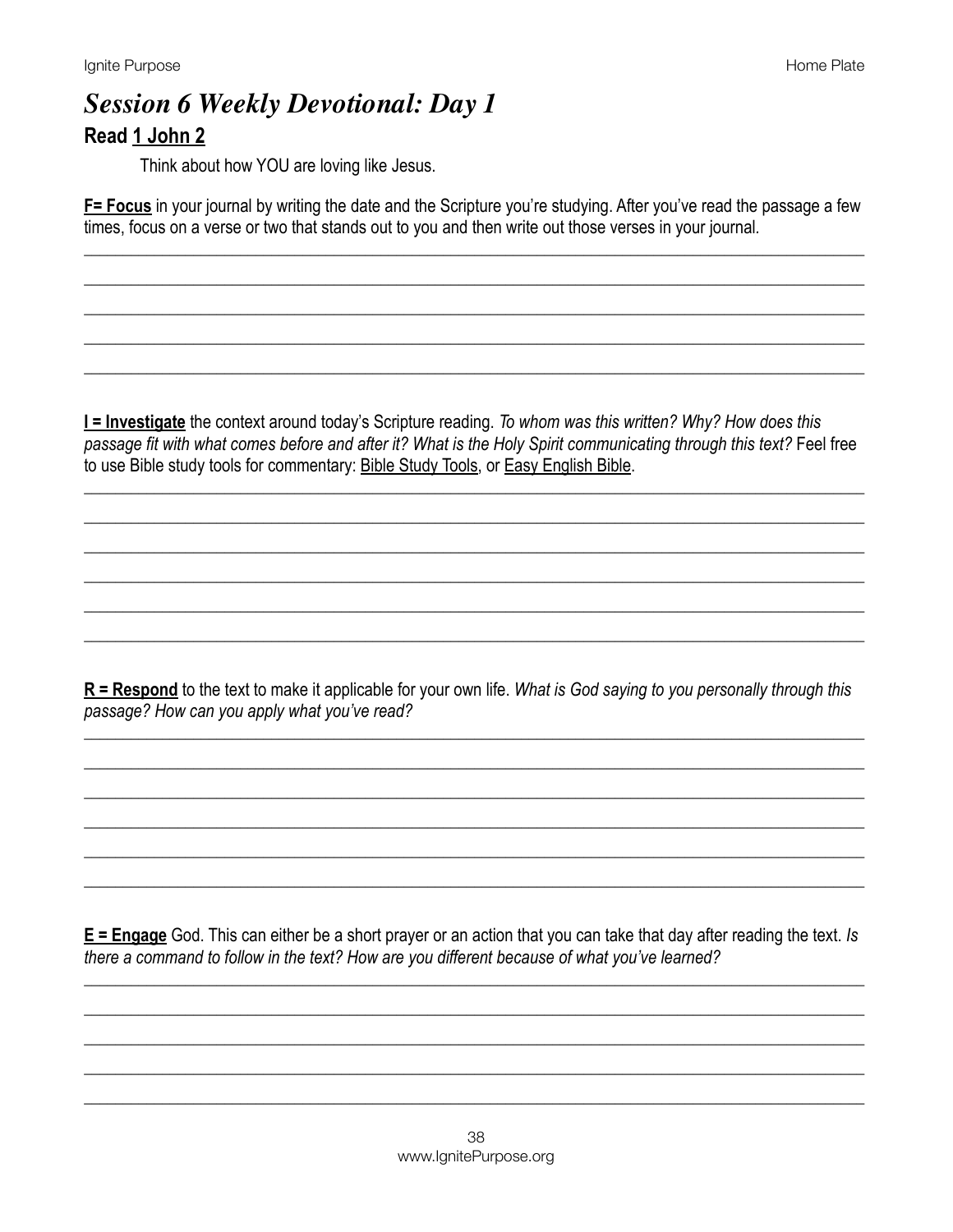### **Session #6 Weekly Devotional: Day 2**

### Read Philippians 2:12-18

Pray and journal about how YOU are working out your salvation.

F= Focus in your journal by writing the date and the Scripture you're studying. After you've read the passage a few times, focus on a verse or two that stands out to you and then write out those verses in your journal.

I = Investigate the context around today's Scripture reading. To whom was this written? Why? How does this passage fit with what comes before and after it? What is the Holy Spirit communicating through this text? Feel free to use Bible study tools for commentary: Bible Study Tools, or Easy English Bible.

 $R$  = Respond to the text to make it applicable for your own life. What is God saying to you personally through this passage? How can you apply what you've read?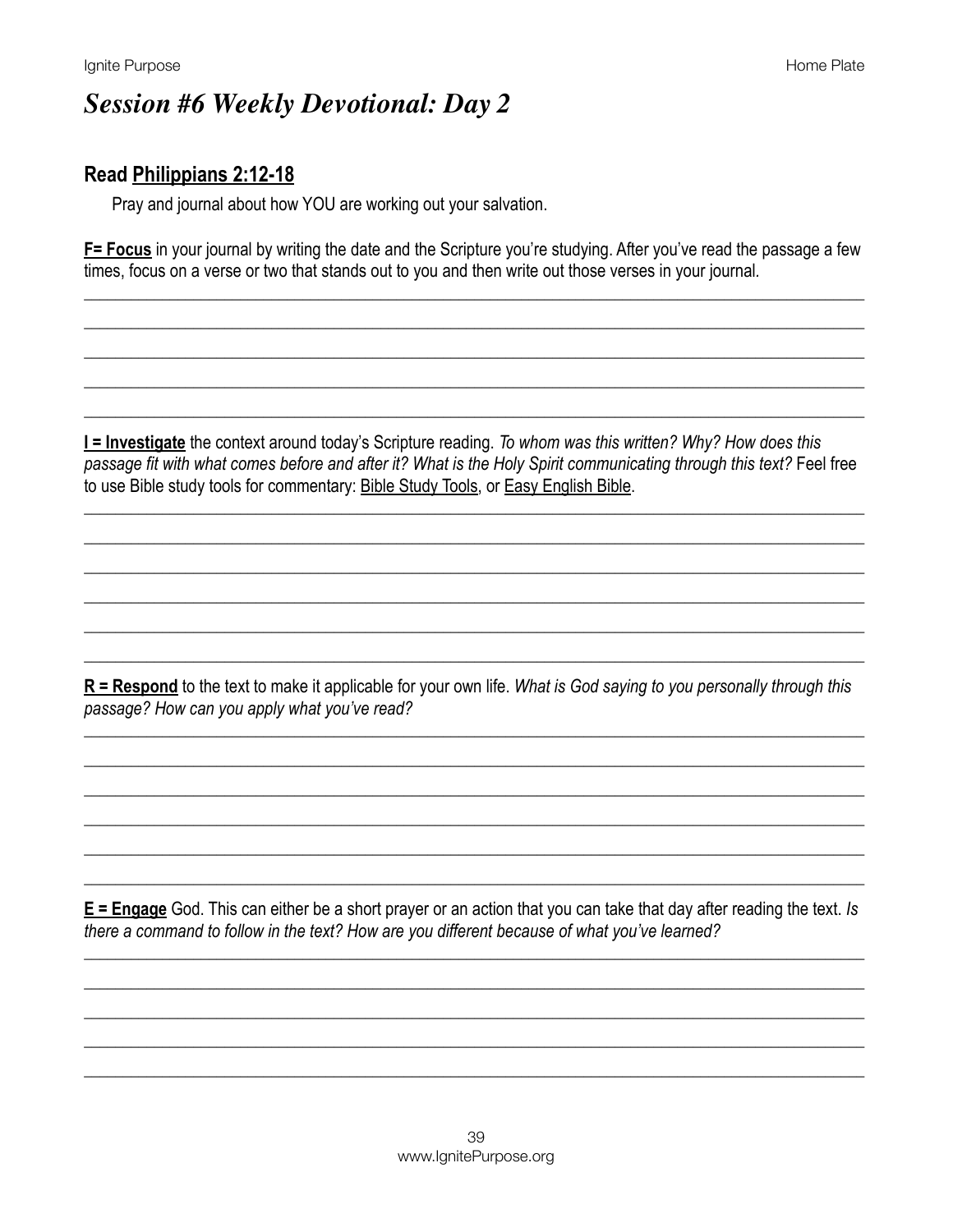### **Session #6 Weekly Devotional: Day 3**

### **Read James 2:14-26**

Think about your faith and actions. Are you truly living out your Godly purpose?

F= Focus in your journal by writing the date and the Scripture you're studying. After you've read the passage a few times, focus on a verse or two that stands out to you and then write out those verses in your journal.

**I = Investigate** the context around today's Scripture reading. To whom was this written? Why? How does this passage fit with what comes before and after it? What is the Holy Spirit communicating through this text? Feel free to use Bible study tools for commentary: Bible Study Tools, or Easy English Bible.

 $R$  = Respond to the text to make it applicable for your own life. What is God saying to you personally through this passage? How can you apply what you've read?